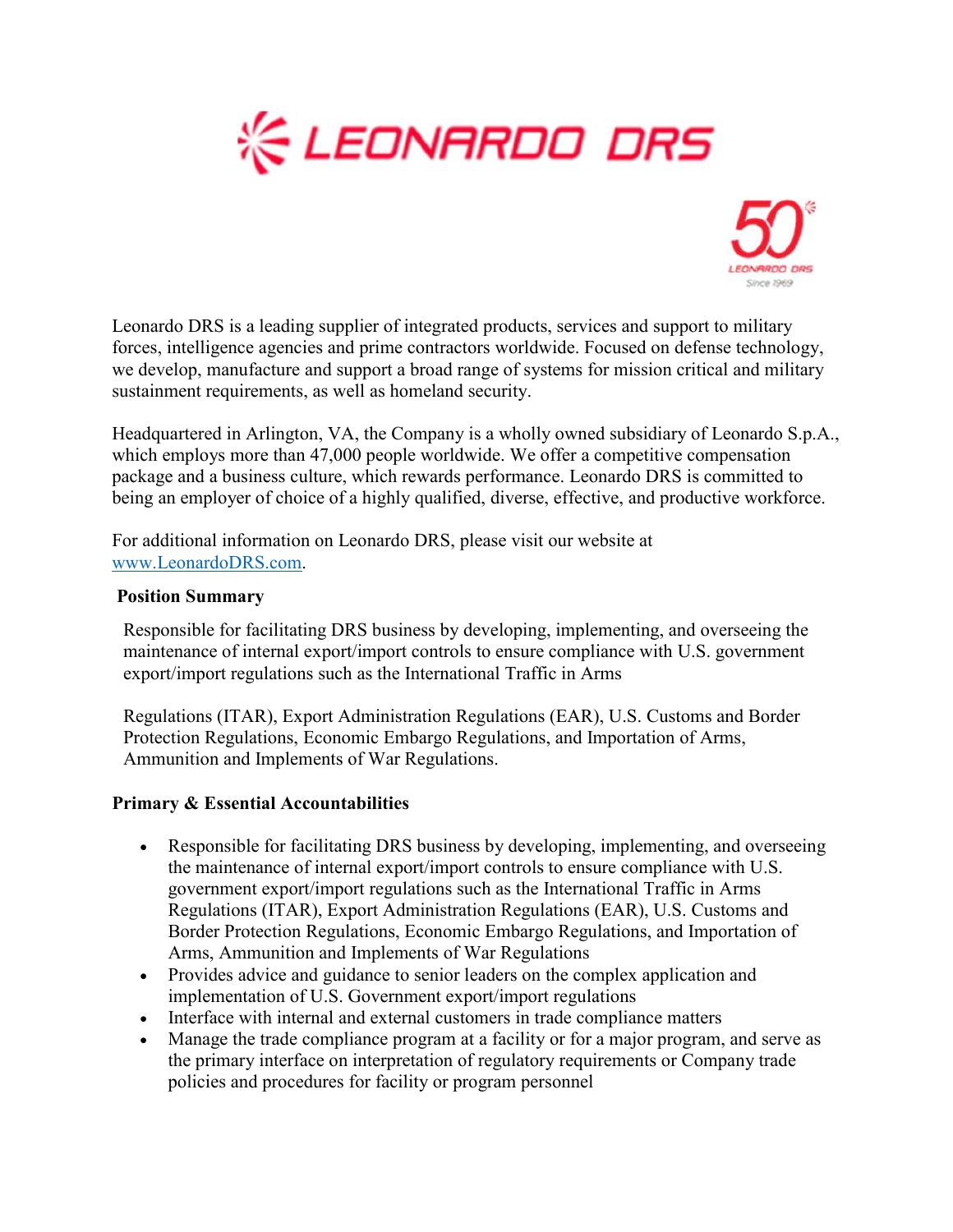- Oversee and manage projects both inter-organizational and cross-functional to support business objectives
- Supervise, mentor and assist Trade Specialists in day to day export/import activities
- May mentor other functional managers in day-to-day export/import activities
- Coordinate with various internal functions in obtaining the necessary U.S. Government export/import licenses, agreements, permits, certifications and technology release determinations
- Develop and implement business processes, procedures and tools to ensure compliance with U.S. Government export/import regulations and Company policies
- Review and approve the export/import of goods and provide support in the movement of goods
- Analyze reports and metrics pertaining to various elements of the export/import process, and report on trends, areas of concern and improvement opportunities
- Manage and maintain export/import files and records in accordance with U.S. Government export/import regulations and Company policies
- Identify training needs, develop, and provide training pertaining to export/import requirements
- Monitor export/import compliance through self-assessments and audits
- Lead investigations and other compliance matters
- Support, communicate, reinforce and defend the mission, values and culture of the organization

## **Secondary Accountabilities**

- Participate in business and corporate projects focusing on trade compliance
- Present data and information on compliance matters as it relates to the business
- Maintain awareness of all international activity, including marketing, trade shows, publishing of technical papers, business development, and procurement

# **Qualifications**

- Bachelor's degree with 7+ years in trade and/or trade compliance related position
- Master's degree preferred or equivalent experience
- Ability to obtain DoD Collateral Secret Security Clearance required
- Ability to manage assignments with limited or no direct supervision
- Ability to manage daily trade compliance operations and team
- Ability to analyze and solve highly complex problems
- Demonstrated consistent application of company and industry business practices and concepts
- Ability to apply U.S. Government regulatory requirements in complex scenarios
- Specialized knowledge of multiple areas within U.S. Government regulations and business practices
- Attention to detail and follow through on tasks assigned
- Excellent oral and written communication skills
- Strong presentation skills
- Ability to multi-task